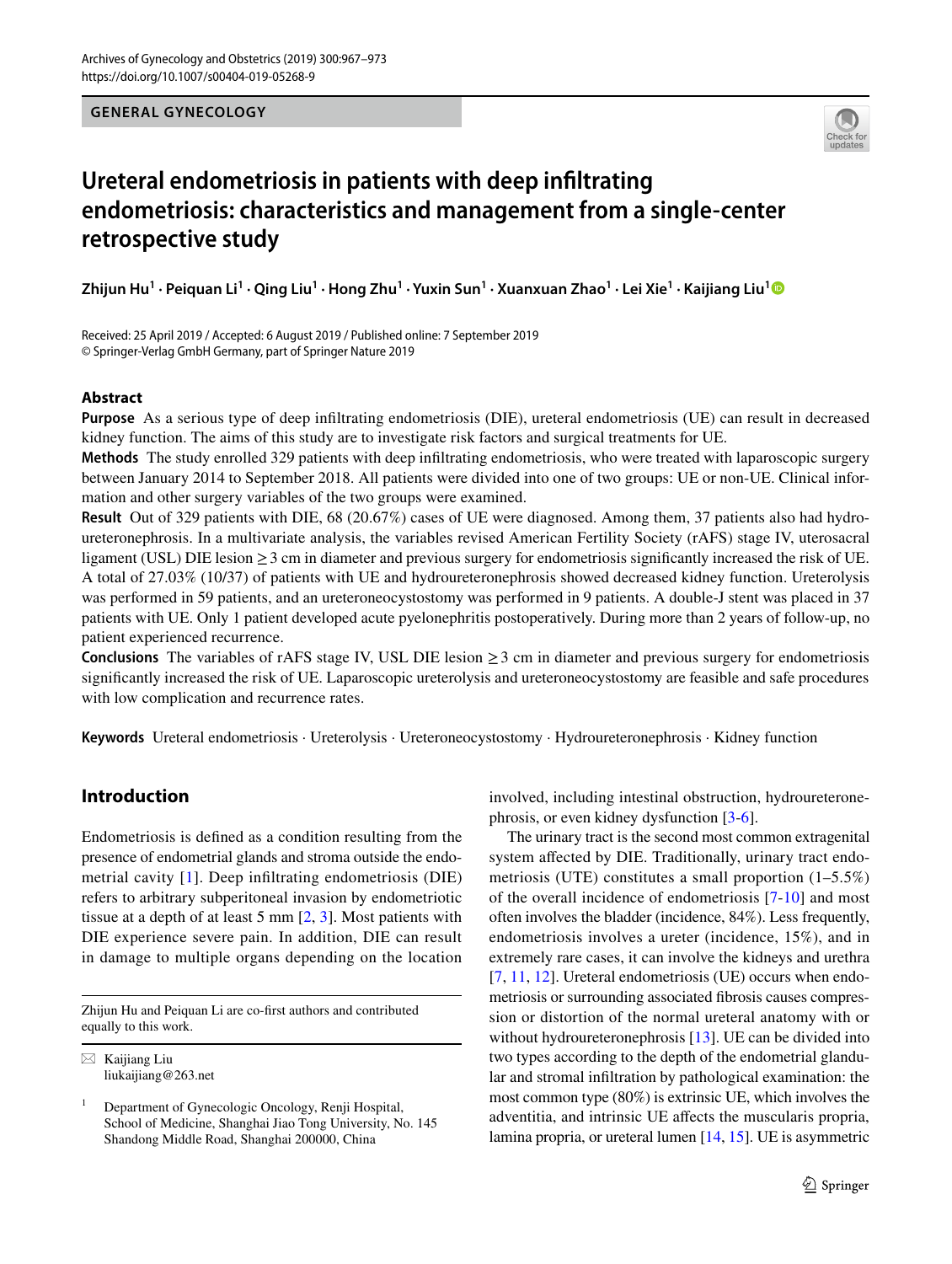with regard to the site of the occurrence, involving the left side in approximately 80% cases and the right side in 20%; the distal third of the ureter is more often afected due to close proximity to the USL [\[16](#page-6-7)].

Late diagnosis of UE may result in the silent loss of kidney function, despite its low incidence [\[17,](#page-6-8) [18\]](#page-6-9). In recent years, awareness of the complications associated with UE has increased, leading to a higher diagnosis rate of UE. Alves et al. [[19](#page-6-10)] observed UE in 30.09% of 658 patients with DIE. These results show that the incidence of UE is not actually rare. However, knowledge of UE is still limited, and the current treatment of this condition has yet to be defned.

The purpose of this study was to investigate the risk factors for and disease characteristics of UE and the results of surgical treatment.

## **Materials and methods**

This retrospective case control enrolled 351 DIE patients who underwent laparoscopic surgery at the Department of Gynecological Oncology at Renji Hospital Afliated with Shanghai Jiao Tong University School of Medicine from January 2014 to September 2018. Preoperatively, sonography was performed to evaluate the structure of the ovaries, uterus, ureters and kidneys in all patients. For all patients with clinical and sonographic features of DIE, pelvic magnetic resonance imaging (MRI) and computed tomography urography (CTU) were also performed. Patients with hydroureteronephrosis underwent an additional nephrogram examination to assess kidney function. The standards of unilateral kidney function according to the department of nuclear medicine at our hospital are as follows: normal, glomerular filtration rate (GFR)  $\geq$  40 ml/min/1.73 m<sup>2</sup>; mildly decreased, GFR 30-40 ml/min/1.73  $m^2$ ; moderately decreased, GFR 20–30 ml/min/1.73 m<sup>2</sup>; severely decreased, GFR 10–20 ml/ min/1.73 m<sup>2</sup>; and dysfunctional GFR  $<$  10 ml/min/1.73 m<sup>2</sup>. The exclusion criteria were abdominal surgery, abandoned surgery, or other identifed causes of hydroureteronephrosis (i.e., nephrolithiasis, deformity of a ureter). All patients with DIE were divided into two groups according to the presence (UE group) or absence (non-UE group) of UE. Patients with UE were divided into two groups: hydroureteronephrosis and nonhydroureteronephrosis.

The following ureteral surgical procedures were performed:

- (a) Ureterolysis: all UE patients underwent ureterolysis frst, and then the situation of UE was re-evaluated. Patients with kidney dysfunction underwent ureterolysis alone with nephroureterectomy.
- (b) Ureteroneocystostomy or ureteral resection with end-toend anastomosis: if ureterolysis failed to restore ureteral

anatomy, ureteroneocystostomy or ureteral resection with end-to-end anastomosis was performed (depending on the location of the endometriotic implants and length of the remaining ureter).

(c) Ureteral stent placement: to present postoperative ureteral postoperative ureteral obstruction or leakage due to extensive ureterolysis or ureteroneocystostomy and ureteral resection with end-to-end anastomosis, this procedure was performed.

For each patient with DIE, data were collected regarding clinical information (age, body mass index (BMI), fertility, previous relevant surgery, cancer antigen 125 (CA-125) and carbohydrate antigen 19-9 (CA19-9) levels, dysmenorrhea, lumbago, and hematuria) and surgical fndings. All surgeries are performed by the same team. Intraoperatively, all patients were classifed from stage I to IV according to the revised American Fertility Society (rAFS) classifcation of endometriosis [[20\]](#page-6-11) by two surgeons. Surgeons detached adhesions, recovered the original pelvic anatomy, incised the side peritoneum, freed the ureter, and excised all endometriosis lesions. If the endometriosis lesion infltrated the mucosa or most muscularis of the bowel or bladder, a segment or disc resection was performed. The anatomic distribution of deep infltrating lesions was recorded. In addition, the following information was recorded for all patients with UE: the side afected by hydroureteronephrosis, surgical procedure (ureterolysis**,** ureteroneocystostomy, ureteral resection with end-to-end anastomosis, ureteral stent placement), time to diagnosis, nephrogram, postoperative ureteral fstula, stenosis and infection. During more than 2 years of follow-up, any postoperative recurrence in patients with UE who received surgical treatment was recorded.

This study was approved by the institutional review board. The procedures followed the current regulations of the Chinese government as well as the Declaration of Helsinki. All patients recruited in this study signed an informed consent and allowed researchers to use their clinical data.

#### **Statistical analysis**

Statistical analysis was performed using Statistical Package for the Social Sciences (SPSS) software version 23.0 (IBM). Continuous data are expressed as the mean $\pm$ standard deviation (SD), and categorical variables are reported as absolute values or percentages. Univariate comparisons were performed using Student's *t* test, Pearson's Chi-square test or Fisher's exact test. Statistically signifcant diferences were evaluated as independent risk factors using multivariate analysis with logistic regression. A value of  $P < 0.05$  was considered statistically signifcant (two-sided test).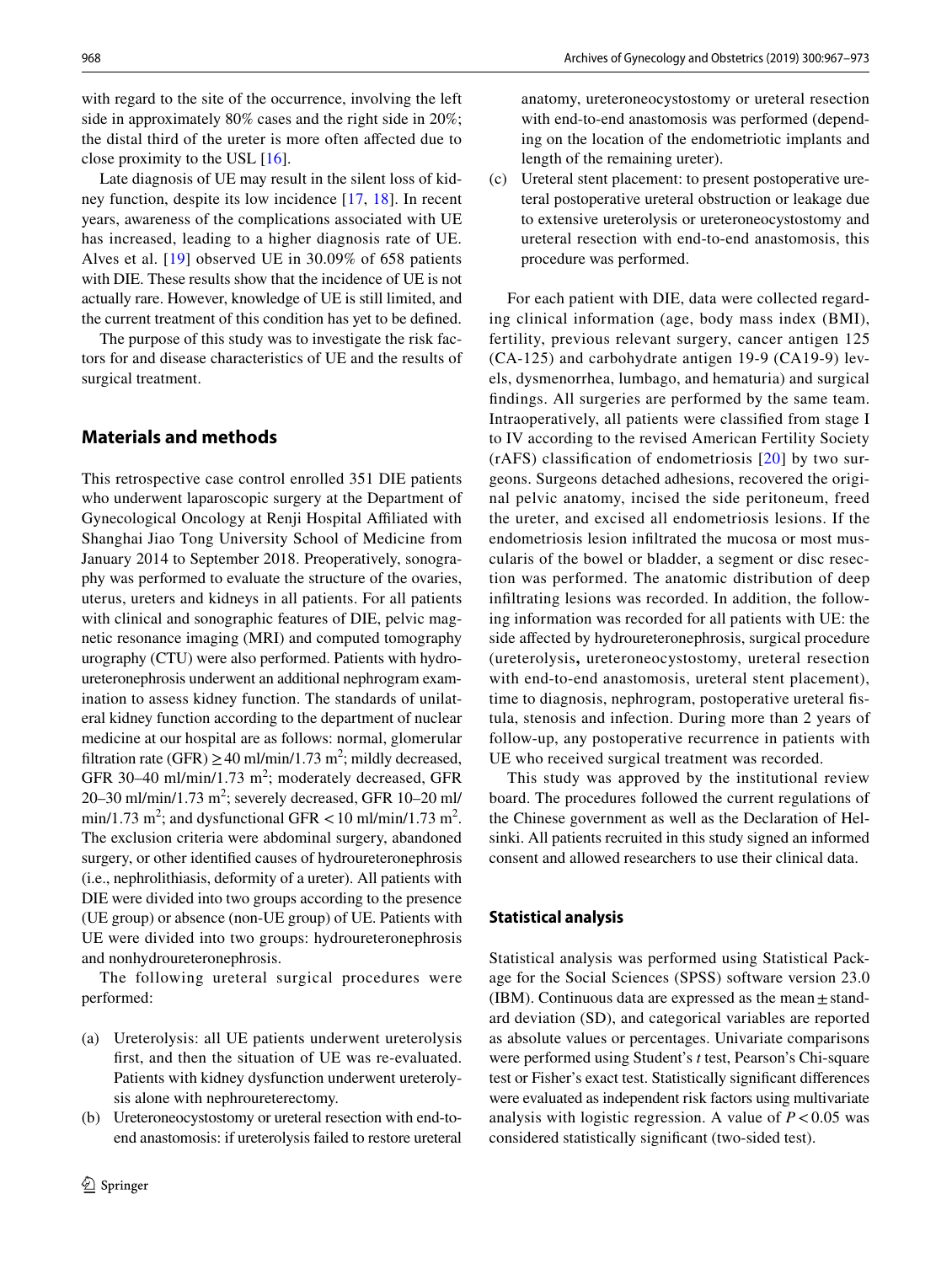### **Results**

## **Clinical information and surgical variables in the UE and non‑UE groups**

We incorporated 329 patients with DIE into the analysis. The mean age of the included patients was  $37.67 \pm 8.21$  years, and the mean BMI was  $21.61 \pm 2.56$  km/m<sup>2</sup>. A total of 68 UE cases were diagnosed in 329 patients with DIE. The mean age at the time of surgery was 37.28 years in the non-UE group and 39.15 years in the UE group ( $P=0.095$ ); no difference in age was found between the two groups. In the univariate analysis, the CA-125 and CA19-9 levels in the UE group were higher than those in the non-UE group (159.76 U/ ml vs. 80.92 U/ml, *P* < 0.001; 41.06 U/ml vs. 26.68 U/ ml,  $P = 0.004$ ). Severe endometriosis (rAFS stage IV) was more common in the UE group than in the non-UE group  $(55/68 \text{ vs. } 168/261, P < 0.001)$ . USL DIE lesions  $\geq 3$  cm in diameter were more frequently identifed in the UE group (52/68 vs. 110/261, *P* < 0.001). Regarding the anatomic distribution of deep infltrating lesions, the rectum (22/68 vs. 29/261, *P*< 0.001) and obliteration of the cul-de-sac (43/68 vs. 88/261, *P*<0.001) were more frequently identifed in the UE group than in the non-UE group. Among the symptoms, patients in the UE group showed more

dysmenorrhea, lumbago and hematuria (*P*<0.05). Previous surgery for endometriosis was more often performed in patients in the UE group than in those in the non-UE group ( $P < 0.001$ ). No significant differences in BMI, parity, or distribution of the ovaries or parametrium were observed between the two groups (Table [1](#page-2-0)).

To better understand the risk factors for UE, a multivariate analysis was also performed. In accordance with the previous literature, we adjusted for age, BMI and parity. Patients with UE were more likely to have rAFS stage IV (odds ratio (OR) 5.077, 95% confdence interval (CI) 2.056–12.537,  $P < 0.001$ ), USL DIE lesions  $\geq 3$  cm in diameter (OR 4.264, 95% CI 2.043–8.902, *P*<0.001) and previous surgery for endometriosis (OR 2.417, 95% CI 1.119–5.217, *P*=0.025) (Table [2\)](#page-3-0).

## **Clinical information and surgical variables in the hydroureteronephrosis and nonhydroureteronephrosis groups**

Among the 68 UE cases, 57 (83.82%) involved the unilateral ureter, including 32 (47.06%) on the left side and 25 (36.76%) on the right side; 11 UE cases involved (16.18%) both ureters. According to imaging examination findings or surgical findings, 37 patients (54.41%) showed hydroureteronephrosis preoperatively. The CA19-9 levels in the hydroureteronephrosis group were higher than those

|                                    | UE group $(N=68)$   | Non-UE group $(N=261)$ | $P$ value |
|------------------------------------|---------------------|------------------------|-----------|
| Age (years)                        | $39.15 \pm 6.62$    | $37.28 \pm 8.55$       | 0.095     |
| BMI                                | $21.20 \pm 2.28$    | $21.71 \pm 2.62$       | 0.145     |
| CA-125 (U/ml)                      | $159.76 \pm 211.05$ | $80.92 \pm 116.66$     | < 0.001   |
| CA19-9 (U/ml)                      | $41.06 \pm 47.14$   | $26.68 \pm 33.09$      | 0.004     |
| Dysmenorrhea                       | 60/68               | 168/261                | < 0.001   |
| Lumbago                            | 15/68               | 18/261                 | < 0.001   |
| Hematuria                          | 2/68                | 0/261                  | 0.042     |
| Parity                             |                     |                        | 0.809     |
| $\geq$ 1                           | 26/68               | 104/261                |           |
| $\Omega$                           | 42/68               | 157/261                |           |
| Previous surgery for endometriosis | 20/68               | 31/261                 | < 0.001   |
| rAFS stage                         |                     |                        | < 0.001   |
| $1 - 3$                            | 13/68               | 172/261                |           |
| $\overline{4}$                     | 55/68               | 89/261                 |           |
| Other endometriosis locations      |                     |                        |           |
| Ovary                              |                     |                        | 0.693     |
| <b>USL</b>                         | 45/68               | 166/261                | < 0.001   |
| $>30$ mm                           | 52/68               | 110/261                |           |
| $<$ 30 mm                          | 16/68               | 151/261                | < 0.001   |
| Rectum                             | 22/68               | 29/261                 | 0.150     |
| Parametrium                        | 52/68               | 176/261                | < 0.001   |
| Obliteration of the cul-de-sac     | 43/68               | 88/261                 |           |

<span id="page-2-0"></span>**Table 1** Preoperative and intraoperative characteristics between the UE group and the non-UE group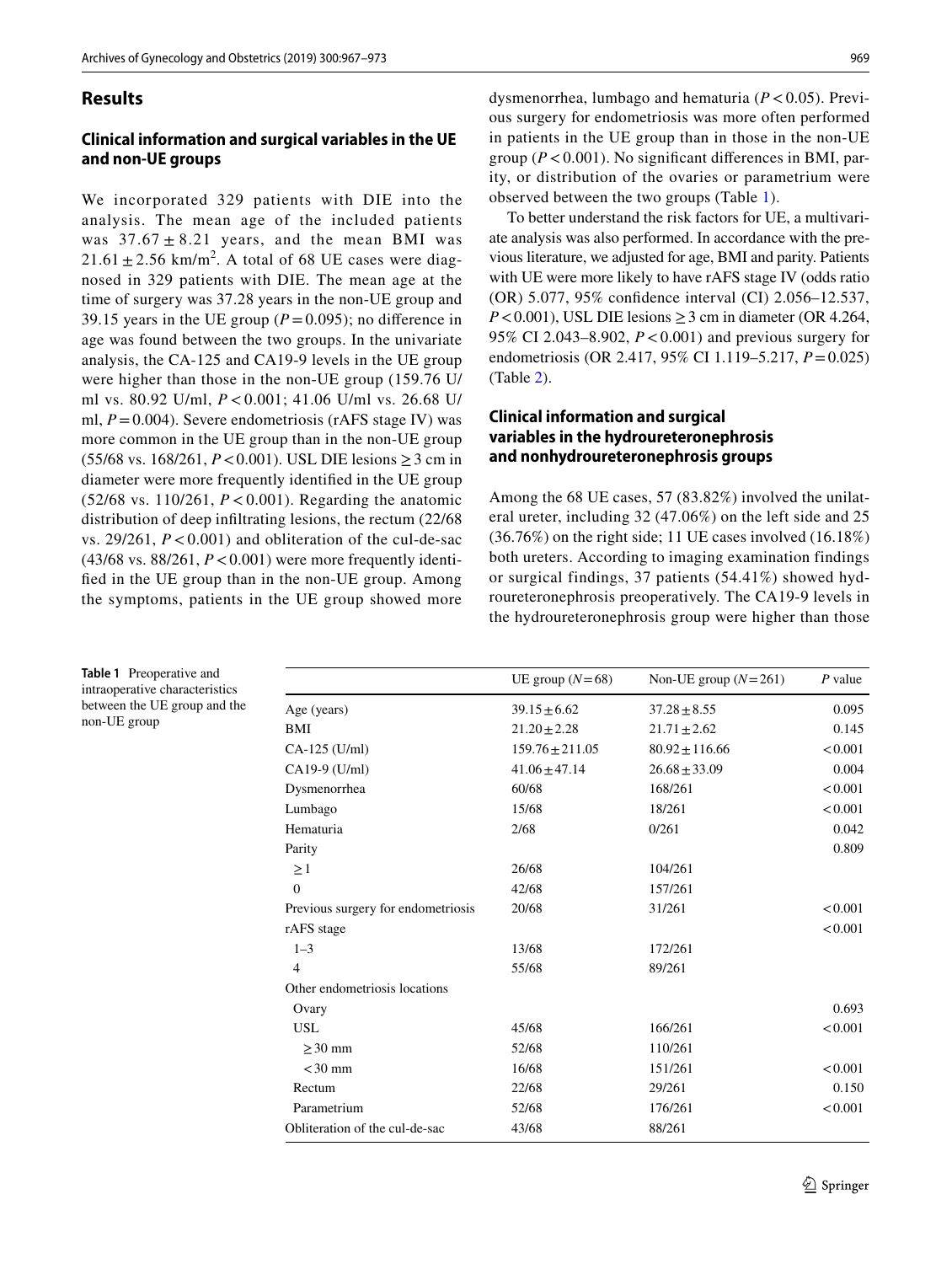<span id="page-3-0"></span>**Table 2** Logistic regression analysis of factors associated with UE

|                                         | Odds ratio  | 95% CI          | P value    |
|-----------------------------------------|-------------|-----------------|------------|
| Age (years)                             | 1.299       | $0.607 - 2.782$ | 0.501      |
| BMI                                     | 0.713       | $0.229 - 2.214$ | 0.558      |
| $CA-125$                                | 1.076       | $0.439 - 2.634$ | 0.873      |
| CA19-9                                  | 1.721       | $0.803 - 3.692$ | 0.163      |
| Dysmenorrhea                            | 1.172       | $0.448 - 3.063$ | 0.746      |
| Lumbago                                 | 2.752       | 0.998-7.588     | 0.050      |
| Hematuria                               | $3.400 E+9$ | $0.000 - 0.000$ | 0.999      |
| Parity $\geq 1$                         | 0.910       | 0.418-1.980     | 0.811      |
| Previous surgery for endome-<br>triosis | 2.417       | 1.119–5.217     | $0.025*$   |
| rAFS stage                              | 5.077       | 2.056-12.537    | $< 0.001*$ |
| Ovary                                   | 0.855       | $0.394 - 1.855$ | 0.692      |
| USL DIE lesion $\geq$ 30 mm             | 4.264       | 2.043-8.902     | $< 0.001*$ |
| Rectum                                  | 2.166       | 0.992-4.732     | 0.053      |
| Parametrium                             | 1.759       | 0.834-3.713     | 0.138      |
| Obliteration of the cul-de-sac          | 0.978       | $0.414 - 2.311$ | 0.960      |

\**P*<0.05

in the nonhydroureteronephrosis group (51.33 U/ml vs. 28.81 U/ml;  $P = 0.049$ ). Patients with hydroureteronephrosis more often presented with lumbago symptoms  $(14/37 \text{ vs. } 1/31; P = 0.002)$ . Previous surgery for endometriosis was more common in the hydroureteronephrosis group (15/37 vs. 5/31; *P* = 0.028). Other symptoms, the rAFS stage and the anatomic distribution of deep infiltrating lesions were not significantly different between the two groups  $(P > 0.05)$  (Table [3](#page-4-0)).

## **Kidney function, surgery and follow‑up in the hydroureteronephrosis and nonhydroureteronephrosis groups**

A total of 27.03% (10/37) of patients with UE and hydroureteronephrosis showed decreased kidney function, ranked by nephrogram results as follows: mildly decreased, 8.11%; moderately decreased, 0.00%; severely decreased, 10.81%; and dysfunctional, 8.11% (Table [4\)](#page-4-1).

In 68 cases of UE, 59 patients underwent ureterolysis (29, hydroureteronephrosis group; 30, nonhydroureteronephrosis group), and 9 underwent ureteroneocystostomy (8, hydroureteronephrosis group; 1, nonhydroureteronephrosis group). A double-J stent was placed in 37 patients with UE and in 30 patients in the hydroureteronephrosis group (Tables [3,](#page-4-0) [5\)](#page-4-2). Only 1 patient experienced acute pyelonephritis postoperatively. During the more than 2-year follow-up period, no patient showed recurrence (Table [5](#page-4-2)).

#### **Discussion**

To our knowledge, this is the frst study to examine the risk factors for UE in DIE. This study revealed that rAFS stage IV, USL DIE lesions  $\geq$  3 cm in diameter and previous surgery for endometriosis are independent risk factors for UE. It is safe and feasible to treat UE with laparoscopic surgery.

The occurrence of UE has been increasingly reported in recent years, accounting for up to 49.77% of cases of DIE [[21](#page-6-12)] and 20.67% in this study. Nevertheless, UE is not associated with very specifc symptoms, such as lumbago, dysuria, and hematuria but has nonspecifc symptoms, such as dysmenorrhea [[19](#page-6-10), [21](#page-6-12)-[23](#page-6-13)]. Only 22.06% (15/68) of patients with UE reported lumbago, and 2.94% (2/68) experienced dyspareunia. Furthermore, 88.24% (60/68) of patients had dysmenorrhea and exhibited high CA-125 levels. Our results are in agreement with the literature. It is difficult to diagnose UE correctly when specific symptoms are lacking [[24](#page-6-14)]. We calculated that the mean time to diagnosis of UE was 4.6 years, which was similar to that in a previous literature report [[25](#page-6-15), [26](#page-6-16)]. Furthermore, 29.41% of UE patients underwent more than one previous surgery for endometriosis in this study, and more than 55% of patients in a previous study underwent more than one previous surgery [[22](#page-6-17), [24\]](#page-6-14). Delayed diagnosis of UE can lead to signifcantly decreased kidney function or even loss of obstruction of ureteral and hydroureteronephrosis [[8](#page-6-18)]. Our analysis revealed that 27.03% of patients with hydroureteronephrosis showed decreased kidney function, and 4.41% patients had kidney dysfunction. However, only limited research has noted that a 3-cm diameter of rectovaginal endometriosis may be related to UE [[21\]](#page-6-12). Among the preoperative and surgical characteristics evaluated, USL DIE lesions  $\geq$  3 cm in diameter, rAFS stage IV and previous surgery for endometriosis were independent risk factors for UE in this study and also indicated the severity of DIE. Therefore, we infer that severe DIE, especially with USL endometriosis, should be given more attention to avoid missing UE during surgery.

Early and timely diagnosis of UE is important to reduce the occurrence of decreased kidney function. The severity of endometriosis should be evaluated during surgery and should be identifed by careful preoperative physical examination and auxiliary examinations. In their study, William Kondo et al. [\[27\]](#page-6-19) reported that women with retrocervical DIE lesions  $\geq$  30 mm had a 13.3-fold greater likelihood of having ureteral involvement than those with retrocervical DIE lesions < 30 mm, which demonstrates the importance of preoperative physical exams. Ultrasound is a sensitive modality for diagnosing ovarian endometriosis and adenomyosis but not for evaluating other pelvic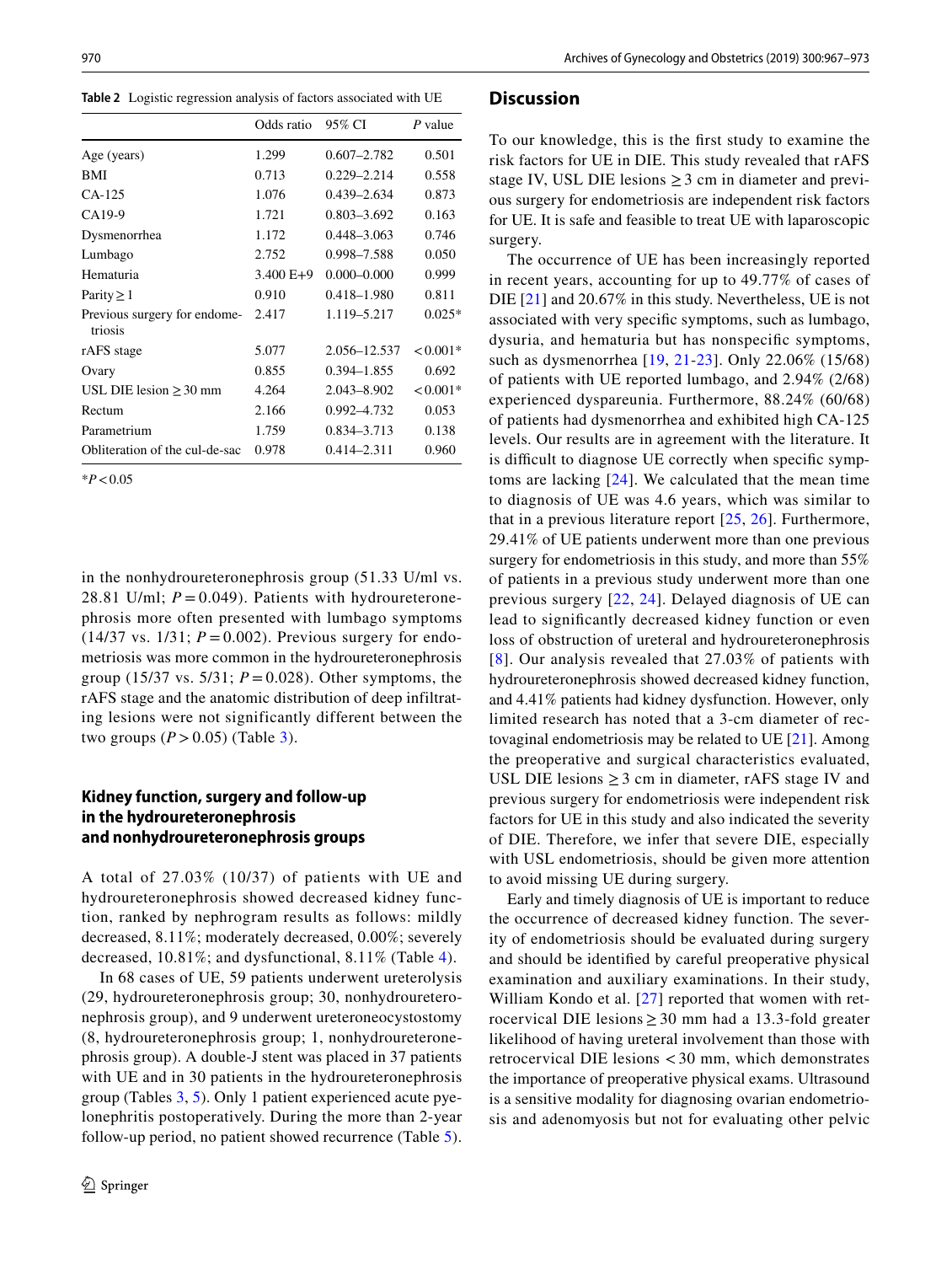<span id="page-4-0"></span>**Table 3** Preoperative and intraoperative characteristics of the hydroureteronephrosis and nonhydroureteronephrosis groups

|                                           | Hydroureteronephrosis<br>group $(N=37)$ | Nonhydroureteronephro- P value<br>sis group $(N=31)$ |         |
|-------------------------------------------|-----------------------------------------|------------------------------------------------------|---------|
| Laterality of UE                          |                                         |                                                      | 0.693   |
| Unilateral                                |                                         |                                                      |         |
| Left side                                 | 19/37                                   | 13/31                                                |         |
| Right side                                | 12/37                                   | 13/31                                                |         |
| Bilateral                                 | 6/37                                    | 5/31                                                 |         |
| Age (years)                               | $39.00 \pm 5.63$                        | $39.32 \pm 7.73$                                     | 0.843   |
| <b>BMI</b>                                | $21.26 \pm 2.50$                        | $21.13 \pm 2.03$                                     | 0.822   |
| $CA-125$ (U/ml)                           | $189.02 \pm 254.44$                     | $124.83 \pm 139.54$                                  | 0.214   |
| CA19-9 (U/ml)                             | $51.33 \pm 54.96$                       | $28.81 \pm 32.46$                                    | 0.049   |
| Dysmenorrhea                              | 34/37                                   | 26/31                                                | 0.307   |
| Lumbago                                   | 14/37                                   | 1/31                                                 | 0.002   |
| Hematuria                                 | 2/37                                    | 0/31                                                 | 0.496   |
| Parity                                    |                                         |                                                      | 0.054   |
| $\geq$ 1                                  | 18/37                                   | 8/31                                                 |         |
| $\overline{0}$                            | 19/37                                   | 23/31                                                |         |
| rAFS stage                                |                                         |                                                      | 0.506   |
| $1 - 3$                                   | 6/37                                    | 7/31                                                 |         |
| $\overline{4}$                            | 31/37                                   | 24/31                                                |         |
| Previous surgery for endometriosis        | 15/37                                   | 5/31                                                 | 0.028   |
| Time to diagnosis (years)                 | $3.98 \pm 4.10$                         | $5.36 \pm 6.23$                                      | 0.065   |
| Other endometriosis localizations         |                                         |                                                      |         |
| Ovary                                     | 24/37                                   | 21/31                                                | 0.803   |
| <b>USL</b>                                |                                         |                                                      | 0.866   |
| $\geq$ 30 mm                              | 9/37                                    | 7/31                                                 |         |
| $<$ 30 mm                                 | 28/37                                   | 24/31                                                |         |
| Rectum                                    | 14/37                                   | 8/31                                                 | 0.291   |
| Parametrium                               | 31/37                                   | 21/31                                                | 0.120   |
| Obliteration of the cul-de-sac            | 23/37                                   | 20/31                                                | 0.841   |
| Type of surgical intervention to treat UE |                                         |                                                      | 0.061   |
| Ureterolysis                              | 29/37                                   | 30/31                                                |         |
| Ureteroneocystostomy                      | 8/37                                    | 1/31                                                 |         |
| Ureteral stent placement                  | 30/37                                   | 7/31                                                 | < 0.001 |

<span id="page-4-1"></span>**Table 4** Kidney function of UE with hydroureteronephrosis

|                                 | N    | Percent $(\%)$ |
|---------------------------------|------|----------------|
| Kidney function by nephrography |      |                |
| Mildly decreased                | 3/37 | 8.11           |
| Moderately decreased            | 0/37 | 0.00           |
| Severely decreased              | 4/37 | 10.81          |
| Dysfunctional                   | 3/37 | 8.11           |
| Total                           |      | 27.03          |

<span id="page-4-2"></span>**Table 5** Comparison between patients treated with ureteral ureteroneocystostomy and ureterolysis

| Treatment (N1, N2)                          |      | Recurrence Complications |
|---------------------------------------------|------|--------------------------|
| Ureterolysis $(N1 = 34, N2 = 59)$           | 0/34 | 0/59                     |
| Ureteroneocystostomy $(N1 = 6, N2 = 9)$ 0/6 |      | 1/9                      |

*N1* follow-up duration, more than 2 years, *N2* patients with corresponding surgical treatment

locations, such as the bladder, peritoneal or bowel. MRI is the best noninvasive method to evaluate the location of endometriosis [[28,](#page-6-20) [29](#page-6-21)] and to distinguish endometriosis from cancer. Chamie et al. [[30](#page-6-22)] found that the accuracy of MRI for predicting the location of DIE was up to 90%. Additionally, ureteral hydronephrosis should frst be evaluated with renal ultrasound. For suspicious UE or hydronephrosis, CTU [\[31\]](#page-6-23), as the optimal imaging modality for the kidneys, ureters and bladder, can help to determine the relationship between the lesion and the ureter or bladder and exclude tumors. Despite the fact that hematuria is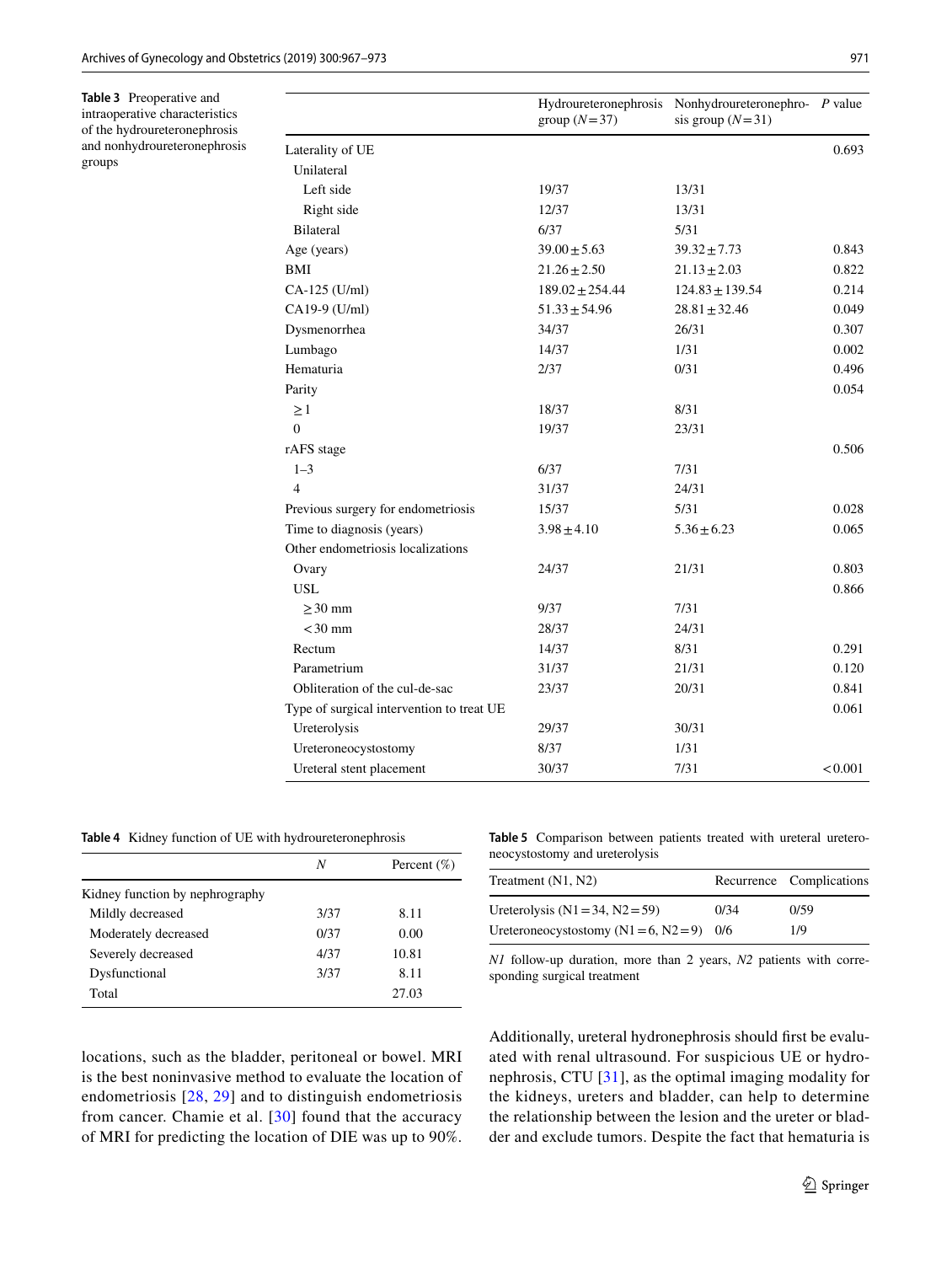less common in UE [[13](#page-6-4), [19](#page-6-10)], for patients with hematuria and distinct ureterostenosis, ureteroscopy can help to identify tumors or polyps as part of diferential diagnosis. In addition to these diagnostic tools, nephrography should be used to evaluate kidney function on the afected side to formulate a surgical strategy when hydronephrosis is detected by MRI, CTU or another examination.

The choice of UE treatment should aim to relieve ureteral obstruction, preserve renal function and prevent disease relapse  $[32, 33]$  $[32, 33]$  $[32, 33]$ . Finding the best treatment for UE is difficult without any relevant randomized controlled trials. Hormone therapy may shrink endometriosis lesions but may not help to resolve fbrous tissue and adhesions, which could result in obstruction or even hydroureteronephrosis. Surgery has become the frst choice for treating UE. Methods of surgical intervention depend on the anatomic location of the disease, extent of the surrounding tissue involvement, level of hydroureteronephrosis and surgeon skill. The primary types of surgeries used to treat UE are ureterolysis, ureteroneocystostomy or ureteral resection with end-to-end anastomosis. Buttice et al. [[34\]](#page-6-26) suggested that the best choice of surgery depends on whether hydroureteronephrosis has occurred. In this study, ureterolysis was performed in patients who did not have apparent stifness in the ureter, which allowed for the ureter to be dissociated and the surrounding tissue removed. Our results of no recurrence in 59 patients who underwent ureterolysis show that this surgery is feasible, as confrmed by the results of previous studies [\[13,](#page-6-4) [31](#page-6-23)]. Another nine patients underwent ureteroneocystostomy, where the ureter was obviously stiff and narrow or could not be separated from the surrounding tissues or when lesions were involved in the lower third of the ureter. In addition, a double-J stent was placed to prevent ureteral obstruction or leakage for extensive ureterolysis and all cases of ureteroneocystostomy. No ureteral resection with end-to-end anastomosis performed as the lesions in all nine patients were near the bladder. One patient experienced acute pyelonephritis perhaps due to urine refux through the anastomotic mouth after ureteroneocystostomy. The surgical treatment outcomes were good, with low recurrence and no serious complications, ureteral leakage, bladder leakage or vesicovaginal fstula formation. Thus, laparoscopic ureterolysis and ureteroneocystostomy are feasible, efective and safe [[33-](#page-6-25) [36](#page-6-27)]. In particular, three patients with kidney dysfunction underwent ureterolysis rather than ureteronephrectomy. All three of these patients had hydronephrosis, and no patient had persistence renal pain or recurrence of renal infection. As there is limited space around the hydronephrotic kidney, laparoscopic ureteronephrectomy increases the transfusion requirements and complications during surgery and postoperatively [[37](#page-6-28), [38](#page-6-29)]. Additionally, awareness of the disease should be strengthened and include multidisciplinary cooperation with related departments, such as urinary surgery and general surgery departments, particularly for patients with DIE that involve multiple organs.

Nevertheless, this study was limited by its small sample size and short follow-up period. In the future, large-scale, multicenter randomized studies are needed to confrm the standard treatment and management of UE.

## **Conclusion**

The incidence of UE is not as rare as originally reported. We found that patients with rAFS stage IV, USL DIE lesions  $\geq$  3 cm in diameter and previous surgery for endometriosis had a signifcantly increased risk of UE. Laparoscopic ureterolysis and ureteroneocystostomy are feasible and safe procedures for treating UE.

**Author contributions** ZJH: protocol development, data collection and management, data analysis, manuscript writing, responsible surgeon. PQL: protocol development, data collection and management, data analysis, manuscript writing, responsible surgeon. QL: data collection, data analysis, responsible surgeon. HZ: data collection, data analysis, responsible surgeon, YXS: data collection, responsible surgeon, XXZ: data collection, responsible surgeon, LX: data collection, responsible surgeon, KJL: protocol development, data management, data analysis, manuscript editing, responsible surgeon.

#### **Compliance with ethical standards**

**Conflict of interest** The authors declare that they have no conficts of interest.

## **References**

- <span id="page-5-0"></span>1. Vercellini P, Vigano P, Somigliana E, Fedele L (2014) Endometriosis: pathogenesis and treatment. Nat Rev Endocrinol 10(5):261– 275.<https://doi.org/10.1038/nrendo.2013.255>
- <span id="page-5-1"></span>2. Cornillie FJ, Oosterlynck DJ, Lauweryns JM, Koninckx PR (1990) Deeply infltrating pelvic endometriosis: histology and clinical signifcance. Fertil Steril 53(6):978–983. [https://doi.org/10.1016/](https://doi.org/10.1016/S0015-0282(16)53570-5) [S0015-0282\(16\)53570-5](https://doi.org/10.1016/S0015-0282(16)53570-5)
- <span id="page-5-2"></span>3. Koninckx PR, Martin DC (1992) Deep endometriosis: a consequence of infltration or retraction or possibly adenomyosis externa? Fertil Steril 58(5):924–928. [https://doi.org/10.1016/](https://doi.org/10.1016/S0015-0282(16)55436-3) [S0015-0282\(16\)55436-3](https://doi.org/10.1016/S0015-0282(16)55436-3)
- 4. Lee HJ, Lee YS (2017) Deep infltrating ureteral endometriosis with catamenial hydroureteronephrosis: a case report. J Med Case Rep 11(1):346.<https://doi.org/10.1186/s13256-017-1518-6>
- 5. Campagnacci R, Perretta S, Guerrieri M, Paganini AM, De Sanctis A, Ciavattini A, Lezoche E (2005) Laparoscopic colorectal resection for endometriosis. Surg Endosc Other Interv Tech 19(5):662–664.<https://doi.org/10.1007/s00464-004-8710-7>
- <span id="page-5-3"></span>6. Rufo G, Scopelliti F, Manzoni A et al (2014) Long-term outcome after laparoscopic bowel resections for deep infltrating endometriosis: a single-center experience after 900 cases. BioMed Res Int 2014:463058.<https://doi.org/10.1155/2014/463058>